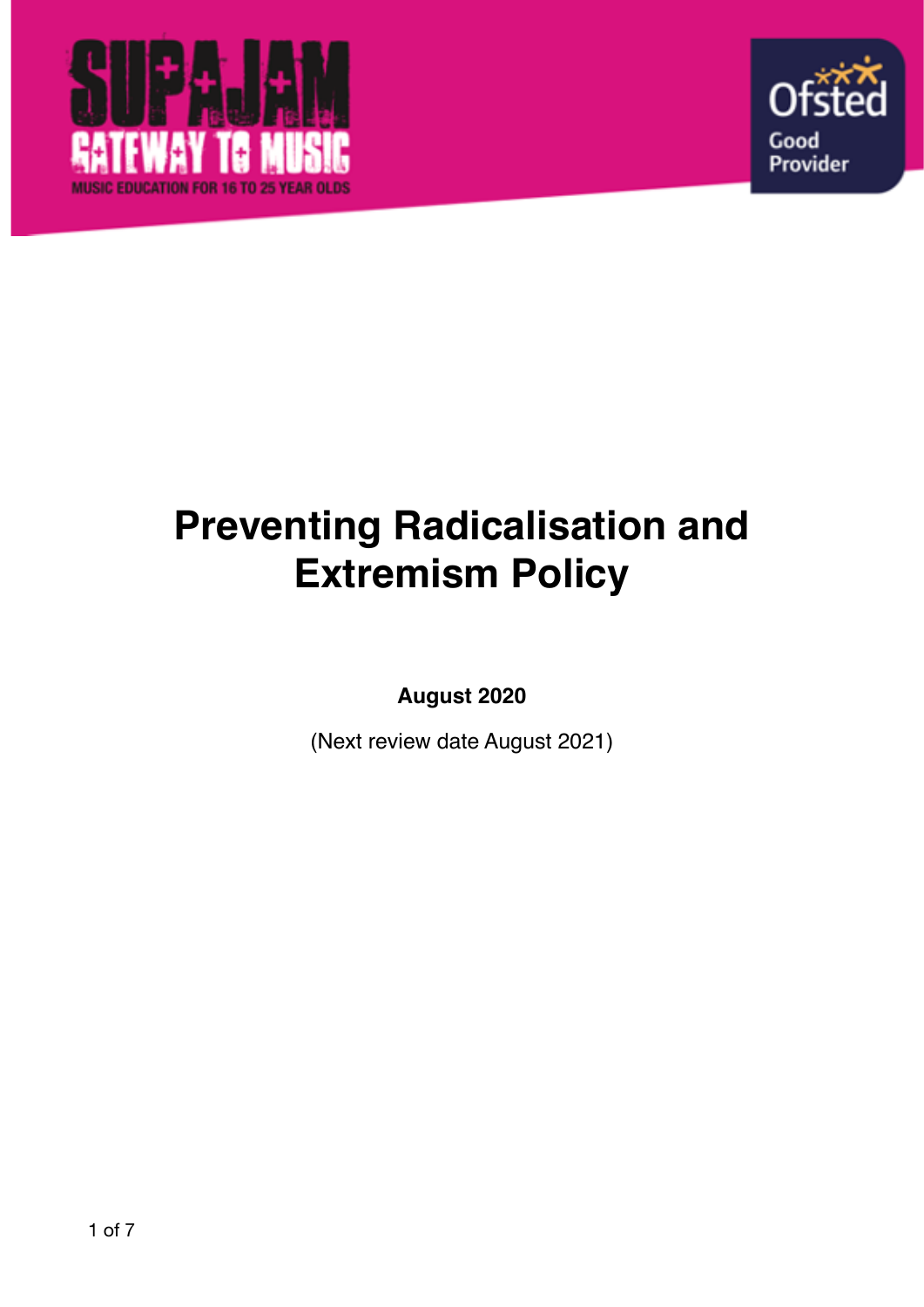# **Introduction:**

The Preventing Radicalisation and Extremism Policy is part of our commitment to keeping our students safe. Since the Education and Inspections Act 2006, schools and colleges have a duty to promote community cohesion. Over the last few years, global events have led to a growth of extremist viewpoints, including advocacy of violent extremism.

Schools and colleges have an important part to play in both educating children and young people about extremism and recognising when pupils start to become radicalised. In March 2015, new statutory duties were placed on schools by the Counter Terrorism and Security Act 2015 which means they must work to prevent children being drawn into extremism.

Safeguarding children from all risks of harm is an important part of a school or college's work and protecting them from extremism is one aspect of that.

# **Ethos:**

At SupaJam Education in Music and Media we ensure that through our vision, values relationships and small group teaching we promote tolerance and respect for all cultures, faiths and lifestyles. The Senior Leadership Team also ensures that this ethos is reflected and implemented effectively through college policy and practice and that there is an effective set of safeguarding policies in place to safeguard and promote pupils' welfare.

We have a duty to prepare our pupils for life in modern Britain and to keep them safe. Everyone at SupaJam Education in Music and Media has the right to learn and work in safety. We do not tolerate bullying of any kind and will challenge derogatory language and behaviour towards others.

# **College Responsibilities:**

The duty to prevent children and young people being radicalised is set out in the documents listed in Appendix A.

#### **Definitions:**

**Extremism** is defined in the 2011 Prevent strategy as vocal or active opposition to fundamental British Values, including democracy, the rule of law, individual liberty and mutual respect and tolerance of different faiths and beliefs. We also include in our definition of extremism calls for the death of members of our armed forces, whether in this country or overseas.

**Radicalisation** refers to the process by which a person comes to support terrorism and extremist ideologies associated with terrorist groups.

**British Values** are democracy, the rule of law, individual liberty and mutual respect and tolerance of those with different faiths and beliefs.

#### **Roles and Responsibilities:**

#### **Role of the Senior Leadership Team**

It is the role of the Senior Leadership Team to ensure that SupaJam meets its statutory duties with regard to preventing radicalisation.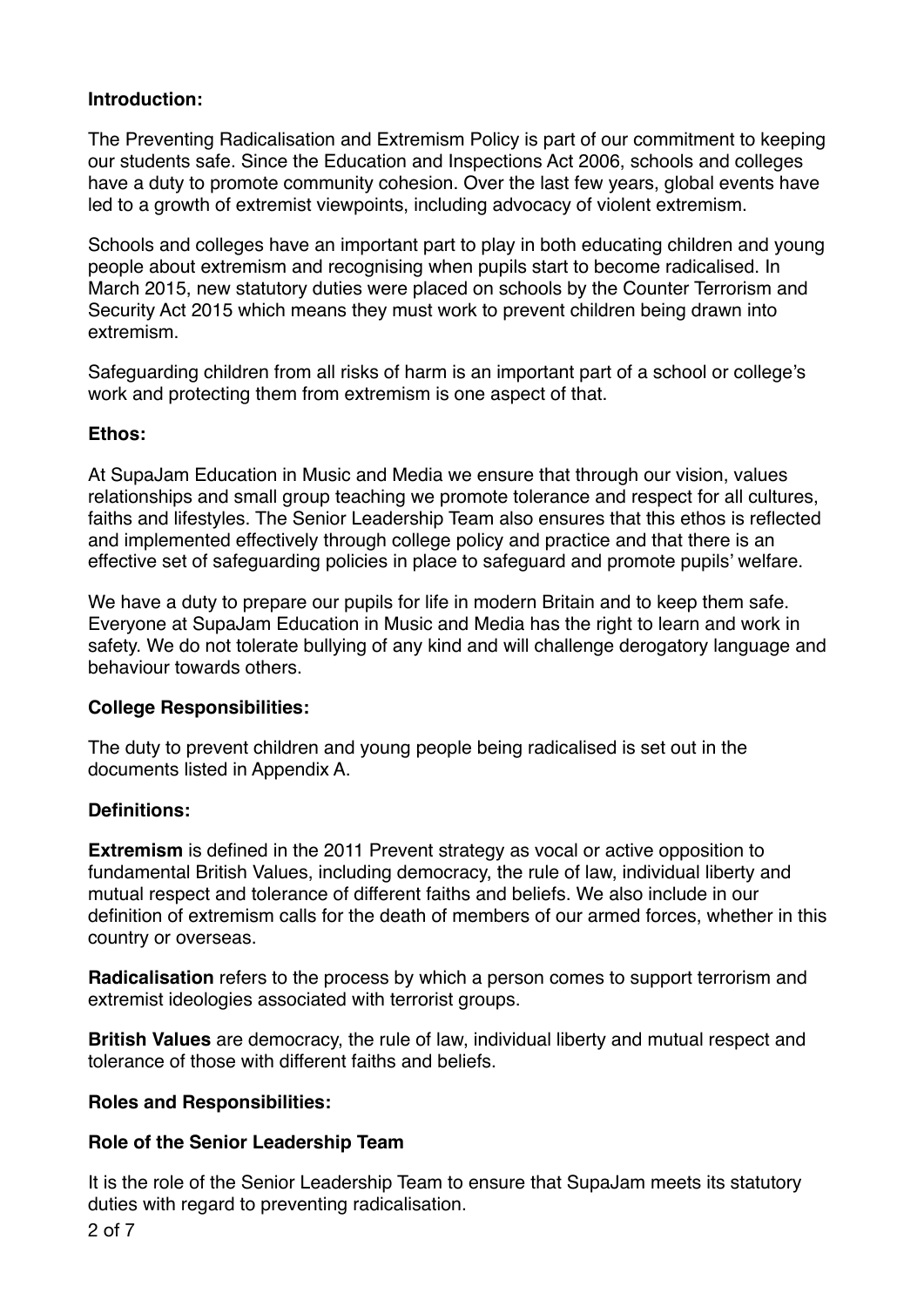The Senior Leadership Team has nominated Stef Hallett and Daniel Broad, our Safeguarding Officers as points of contact, who will advise all staff about issues to do with protecting pupils from radicalisation.

# They will:

• Ensure that the college and its staff respond to preventing radicalisation on a day- to- day basis

- Ensure that the college's curriculum addresses the issues involved in radicalisation
- Ensure that the staff conduct is consistent with preventing radicalisation

# **Role of Designated Safeguarding Officer with regard to Radicalisation Monitoring**

It is the role of Designated Safeguarding Officer with Regard to Radicalisation Monitoring to:

• Ensure that staff understand the issues of radicalisation, that they are able to recognise the signs of vulnerability or radicalisation and know how to refer their concerns

• Receive safeguarding concerns about pupils who may be vulnerable to the risk of radicalisation or are showing signs of radicalisation.

- Liaise with parents and carers as appropriate
- Make referrals to appropriate agencies with regard to concerns about radicalisation
- Liaise with partners, including the local authority and the police
- Report to the Senior Leadership Team on these matters

# **Curriculum:**

We are committed to ensuring that our pupils are offered a broad and balanced curriculum that aims to prepare them for life in modern Britain. We encourage our pupils to be inquisitive learners who are open to new experiences and are tolerant of others. Our values support the development of each student as a reflective learner within a safe and respectful learning environment. Teaching the college's core values alongside the fundamental British values supports quality teaching and learning whilst making a positive contribution to the development of a fair, just and civil society.

# **Teaching Approaches:**

We will all strive to eradicate the myths and assumptions that can lead to some young people becoming alienated and disempowered, especially where the narrow approaches that young people may experience elsewhere may make it harder for them to challenge or question these radical influences. In our college this will be achieved by good teaching and by adopting the methods outlined in the Government's guidance 'Teaching approaches that help build resilience to extremism among young people' DfE 2011.

We will ensure that all of our teaching approaches help our pupils build resilience against extremism and give pupils a positive sense of identity through the development of critical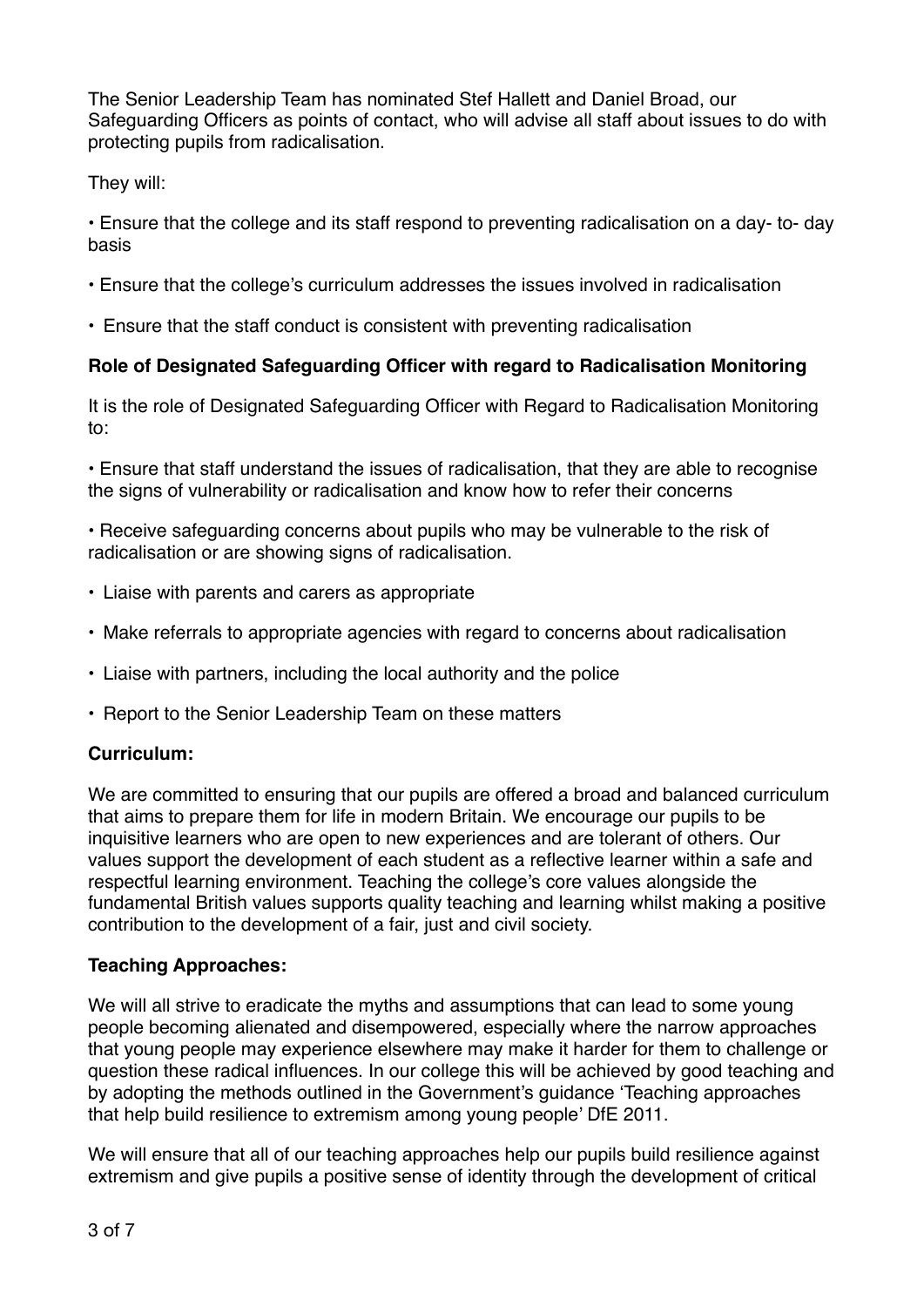thinking skills. We will ensure that all of our staff are equipped to recognise extremism and are skilled and confident enough to challenge it.

We will be flexible enough to adapt our teaching approaches to address specific issues so as to become even more relevant to the current issues of extremism and radicalisation. In doing so we will apply the 'key ingredients' for success:-

• Facilitating a 'safe space' for dialogue

• Equipping our pupils with the appropriate skills, knowledge, understanding and awareness for resilience.

Therefore, this approach will be embedded within the ethos of our college so that pupils know and understand what safe and acceptable behaviour is in the context of extremism and radicalisation. This will work in conjunction with our college's approach to the spiritual, moral, social and cultural development of pupils. Our goal is to build mutual respect and understanding and to promote the use of dialogue, not violence, as a form of conflict resolution.

We will also work with local partners, families and communities in our efforts to ensure our college understands and embraces our local context and values in challenging extremist views and to assist in the broadening of our pupils' experiences and horizons. We will help support pupils who may be vulnerable to such influences as part of our wider safeguarding responsibilities and where we believe a pupil is being directly affected by extremist materials or influences we will ensure that that pupil is offered mentoring. Additionally in such instances our college will seek external support from the Local Authority and/or local partnership structures working to prevent extremism.

At our college we will promote the values of democracy, the rule of law, individual liberty, mutual respect and tolerance for those with different faiths and beliefs. We will teach and encourage pupils to respect one another and to respect and tolerate difference, especially those of a different faith or no faith. It is indeed our most fundamental responsibility to keep our pupils safe and prepare them for life in modern multi-cultural Britain and globally.

The means by which these objectives will be delivered include:

- Personal and Social Education
- Form time
- Visits and Speakers

#### **Use of External Agencies and Speakers:**

We encourage the use of external agencies or speakers to enrich the experiences of our pupils; however we will personally vet any external agencies, individuals or speakers with whom we engage to provide such learning opportunities or experiences for our pupils.

Such vetting is to ensure that we do not unwittingly use agencies that contradict each other with their messages or that are inconsistent with, or are in complete opposition to, the college's values and ethos. We must be aware that in some instances the work of external agencies may not directly be connected with the rest of the college curriculum so we need to ensure that this work is of benefit to all pupils.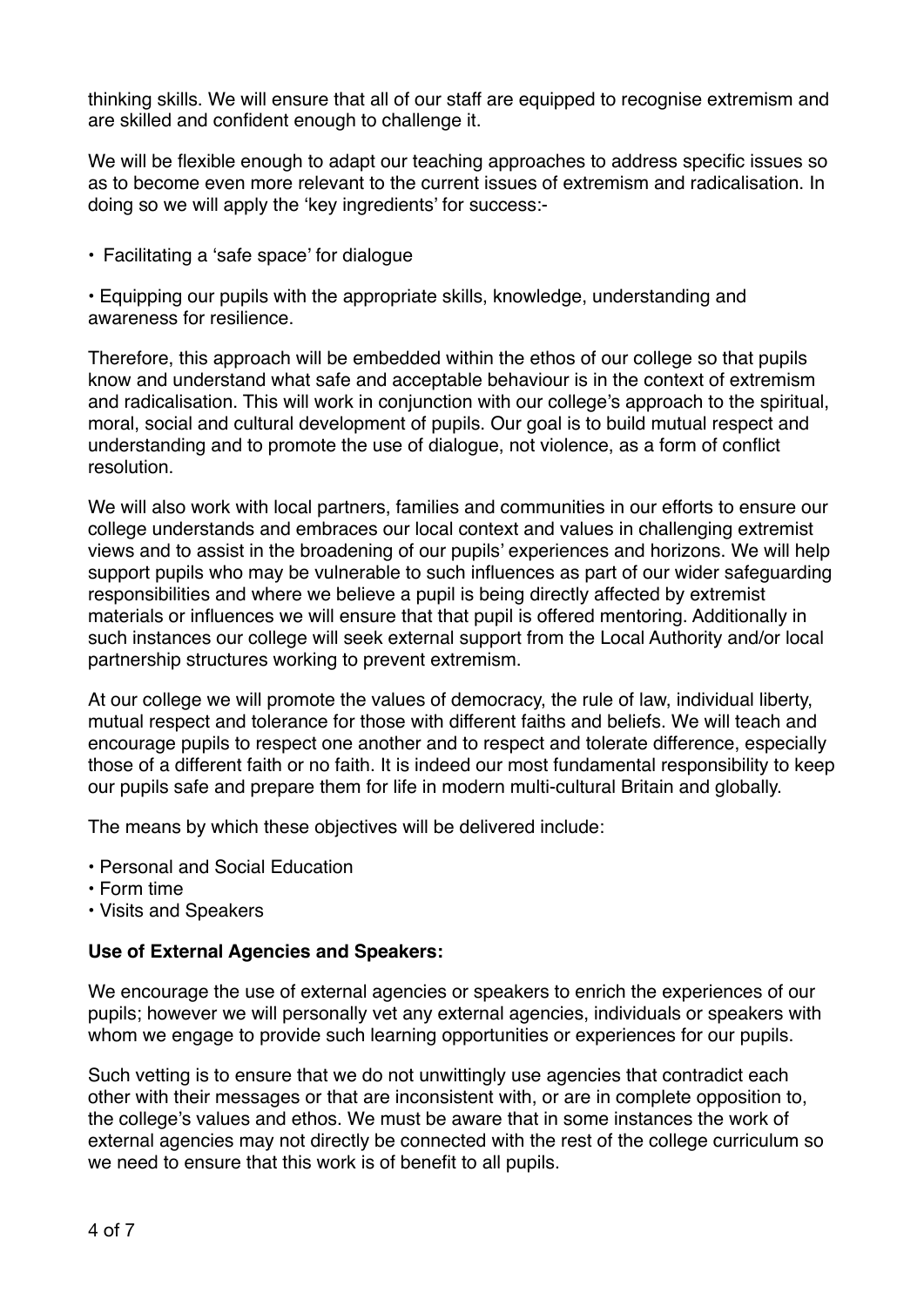Our college will therefore assess the suitability and effectiveness of input from external agencies or individuals to ensure that:

• Any messages communicated to pupils are consistent with the ethos of the college and do not marginalise any communities, groups or individuals

- Any messages do not seek to glorify criminal activity or violent extremism or seek to radicalise pupils through extreme or narrow views of faith, religion, culture or other ideologies
- Activities are properly embedded in the curriculum and clearly mapped to schemes of work to avoid contradictory messages or duplication
- Activities are matched to the needs of pupils
- Activities are carefully evaluated by schools to ensure that they are effective

We recognise, however, that the ethos of our college is to encourage pupils to understand opposing views and ideologies, appropriate to their age, understanding and abilities, and to be able to actively engage with them in informed debate, and we may use external agencies or speakers to facilitate and support this.

By delivering a broad and balanced curriculum, augmented by the use of external sources where appropriate, we will strive to ensure our pupils recognise risk and build resilience. This will allow them to manage any such risk themselves (where appropriate to their age and ability) but also to help pupils develop the critical thinking skills needed to engage in informed debate.

#### **Whistle Blowing:**

Where there are concerns of extremism or radicalisation, staff will be encouraged to make use of our internal systems to Whistle Blow or raise any issue in confidence to David Court or Nick Stillwell.

# **Training:**

Whole college in-service training on Safeguarding and Child Protection will be organised for staff every year and will comply with the prevailing arrangements agreed by the Local Authority and the Safeguarding Children Board and will, in part, include training on extremism and radicalisation and its safeguarding implications. The Designated Safeguarding Lead will attend training courses as necessary and the appropriate interagency training organised by the Safeguarding Children Board (once every two years), will include training on extremism and radicalisation and its safeguarding implications. Staff training will include familiarisation with possible early indicators of extremism. (See Appendix B).

# **Internet Safety:**

The internet provides children and young people with access to a wide range of content, some of which is harmful. Extremists use the internet, including social media, to share their messages. The filtering systems used at our college blocks inappropriate content, including extremist content.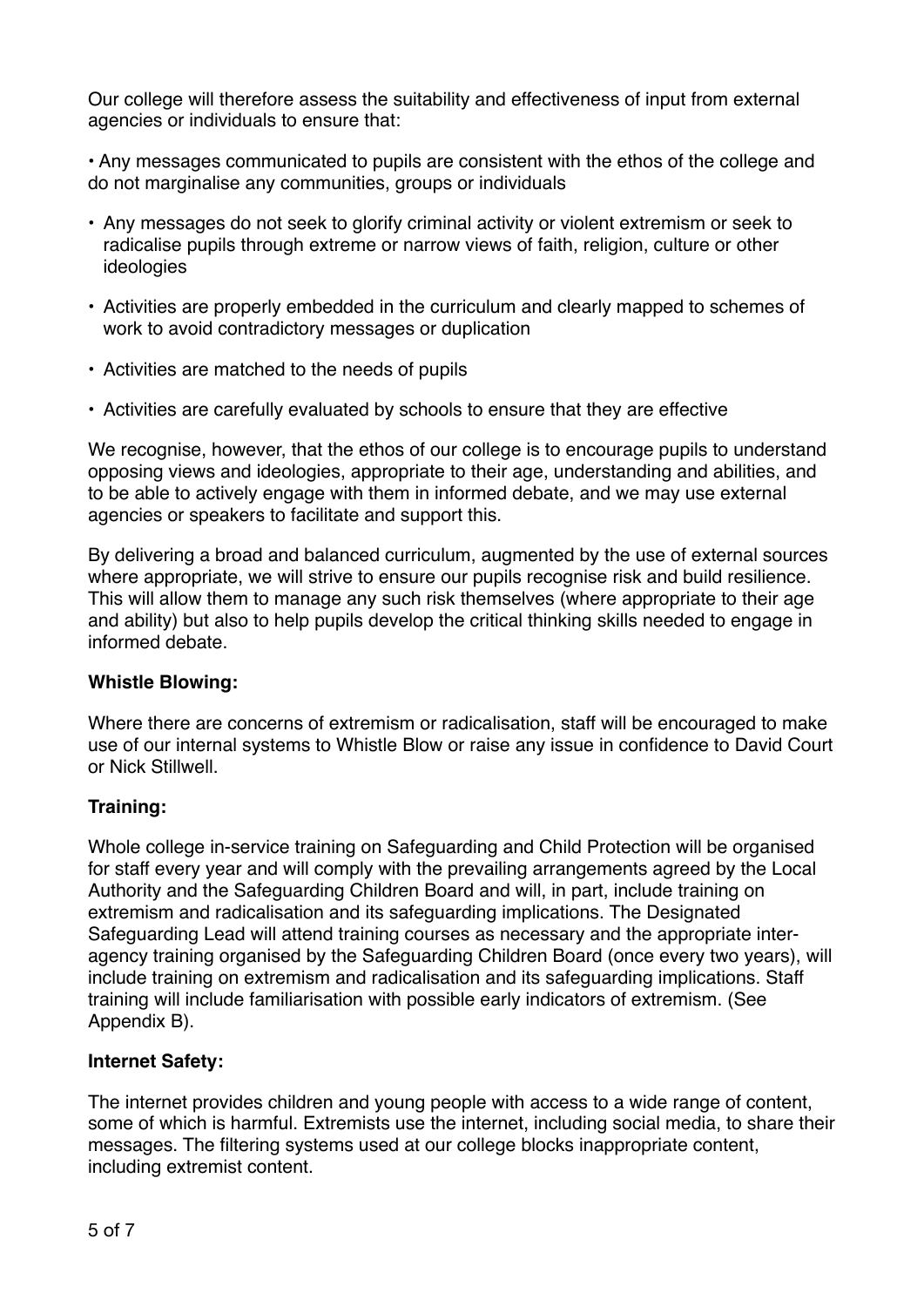Where staff, pupils or visitors find unblocked extremist content they must report it to a senior member of staff.

We are aware that children and young people have access to unfiltered internet when using their mobile phones; staff are alert to the need for vigilance.

The e-safety and internet user policy refers to preventing radicalisation and related extremist content. Pupils and staff know how to report internet content that is inappropriate or of concern. Please refer to the full e-safety policy for further details.

#### **Visitors:**

We undertake due diligence to ensure that visiting speakers are appropriate. Speakers will be supervised at all times and will not be allowed to speak to pupils without a member of staff being present.

Staff must not invite speakers into college without first obtaining permission from the Director of Programmes or the Centre Manager.

#### **Referral Process:**

When there are significant concerns about a student, the Designated Safeguarding Lead/ Nominated Person with Regard to Radicalisation Monitoring will make a referral to the appropriate body.

For any immediate concerns of harm or risk, the DSL or nominated person should Police on 999. Where concerns are real but there is no immediate threat or risk, then the DSL or nominated person should either;

- Contact Kent County Council on 03000 414141, or;
- Contact the Police non-emergency line on 101 or 0800 789321, or;
- Complete the National Prevent online referral form, or;
- Complete the online form [\(https://www.met.police.uk/tua/tell-us-about/ath/possible](https://www.met.police.uk/tua/tell-us-about/ath/possible-terrorist-activity/)[terrorist-activity/](https://www.met.police.uk/tua/tell-us-about/ath/possible-terrorist-activity/))